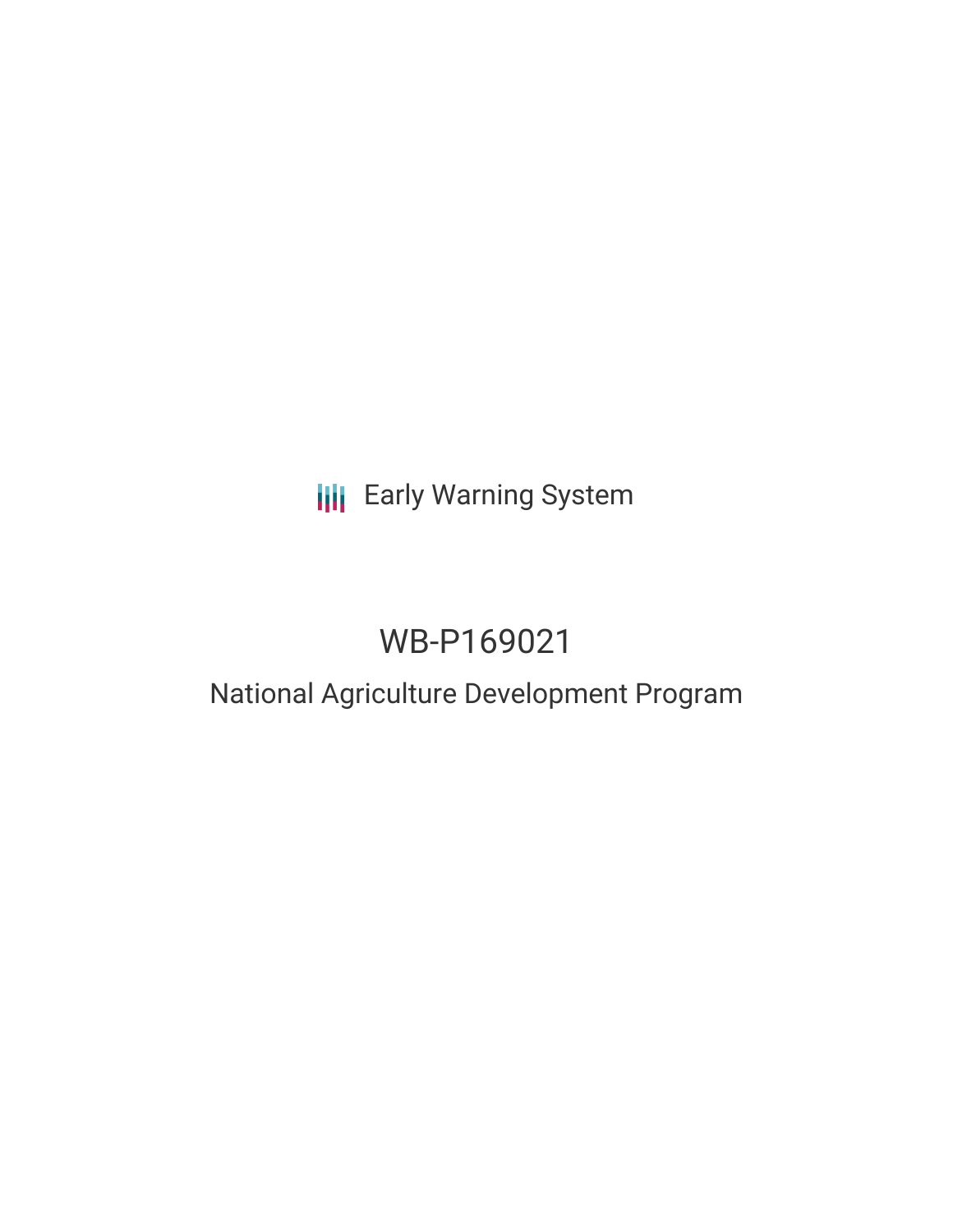

#### **Quick Facts**

| <b>Countries</b>               | Congo, Democratic Republic of |
|--------------------------------|-------------------------------|
| <b>Financial Institutions</b>  | World Bank (WB)               |
| <b>Status</b>                  | Proposed                      |
| <b>Bank Risk Rating</b>        |                               |
| <b>Voting Date</b>             | 2020-07-07                    |
| <b>Borrower</b>                | Democratic Republic of Congo  |
| <b>Sectors</b>                 | Agriculture and Forestry      |
| <b>Investment Amount (USD)</b> | \$500.00 million              |
| <b>Project Cost (USD)</b>      | \$500.00 million              |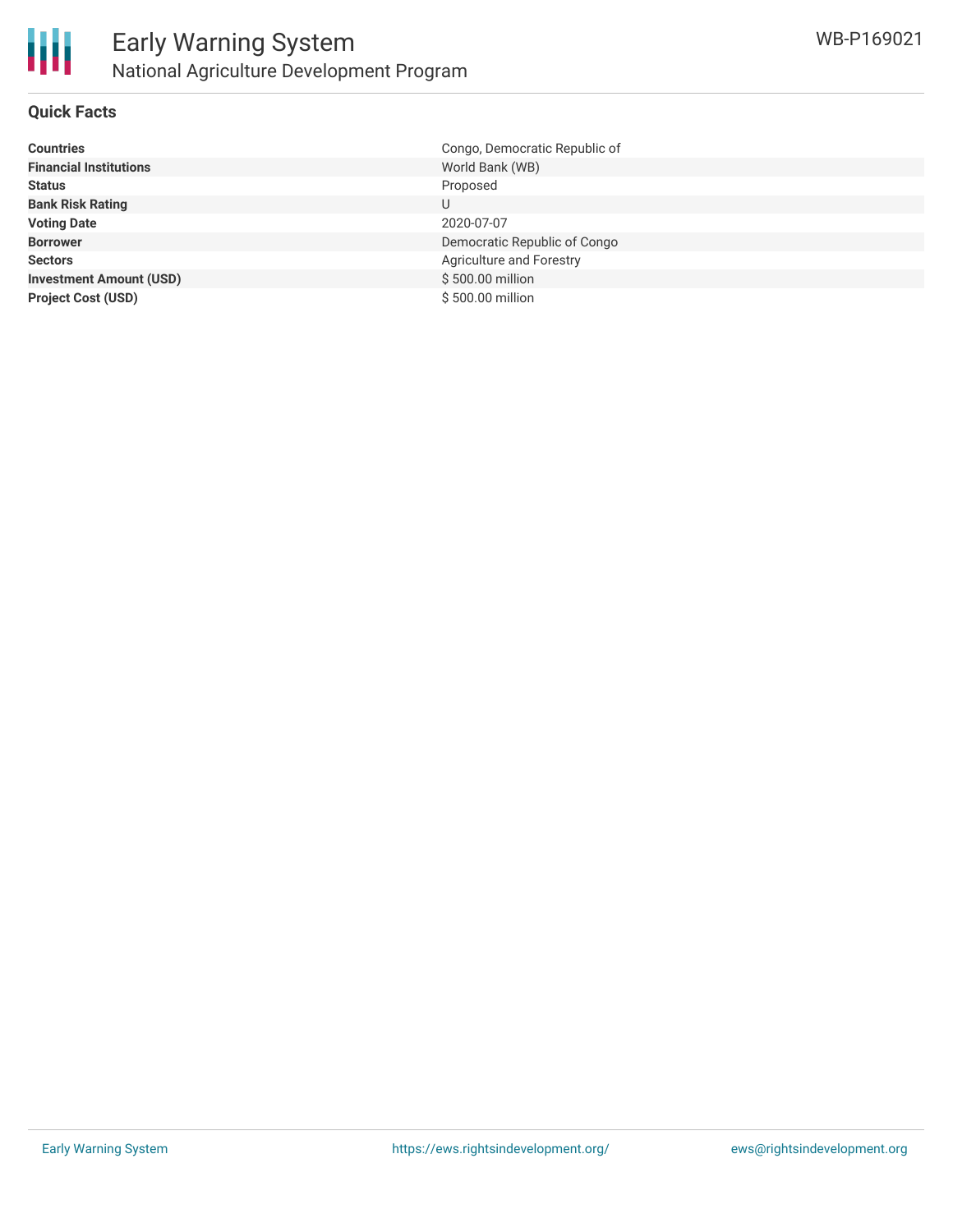

#### **Project Description**

The objective of the project is to improve agriculture productivity and market access of smallholder farmers in selected regions and strengthen public sector capacity to respond to eligible agriculture sector emergencies.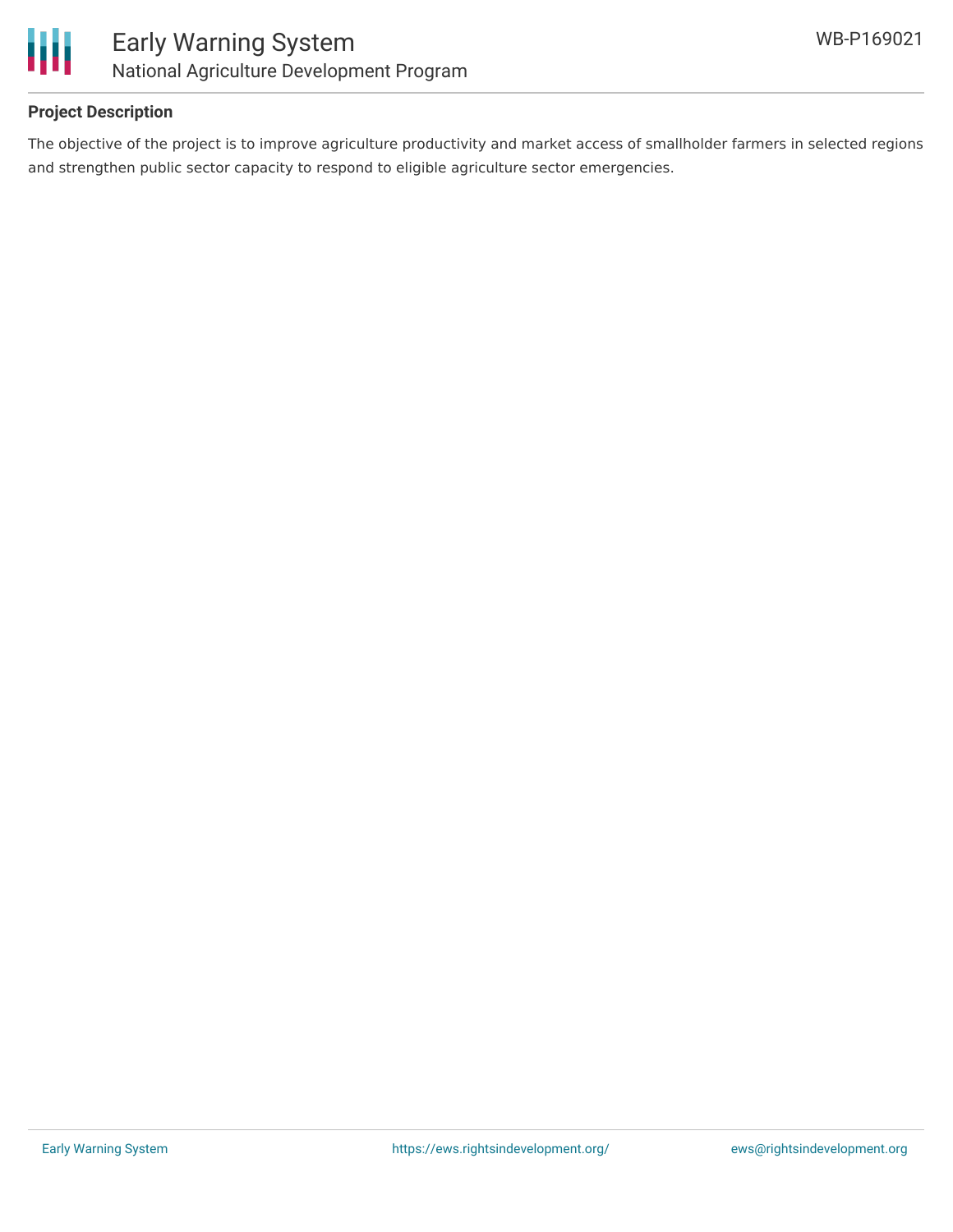

#### **Investment Description**

World Bank (WB)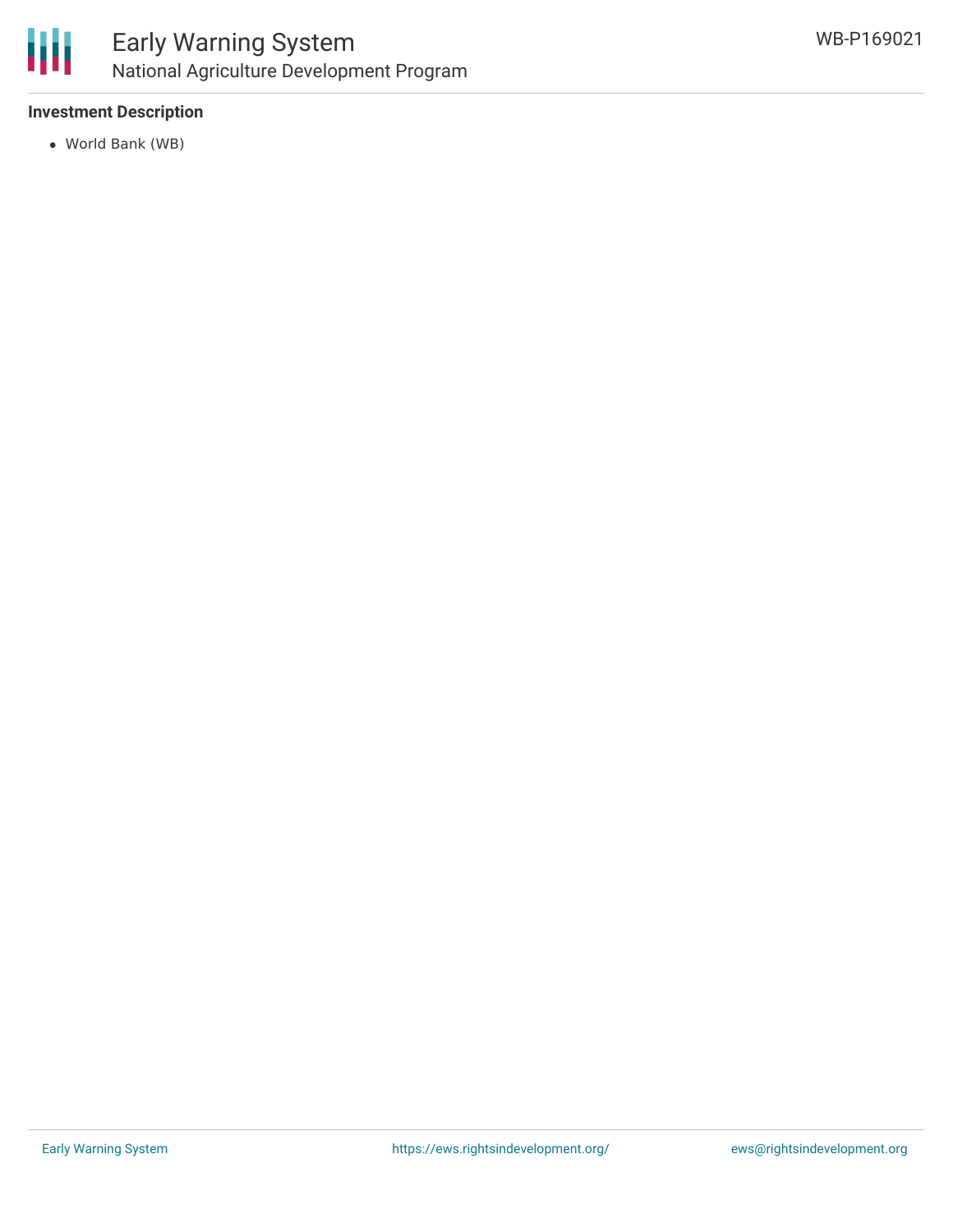

#### **Contact Information**

Ministry of Agriculture Alfred Kibangula PIU Coordinator a.kibangula@yahoo.f

ACCOUNTABILITY MECHANISM OF WORLD BANK

The World Bank Inspection Panel is the independent complaint mechanism and fact-finding body for people who believe they are likely to be, or have been, adversely affected by a World Bank-financed project. If you submit a complaint to the Inspection Panel, they may investigate to assess whether the World Bank is following its own policies and procedures for preventing harm to people or the environment. You can contact the Inspection Panel or submit a complaint by emailing ipanel@worldbank.org. You can learn more about the Inspection Panel and how to file a complaint at:

http://ewebapps.worldbank.org/apps/ip/Pages/Home.aspx.